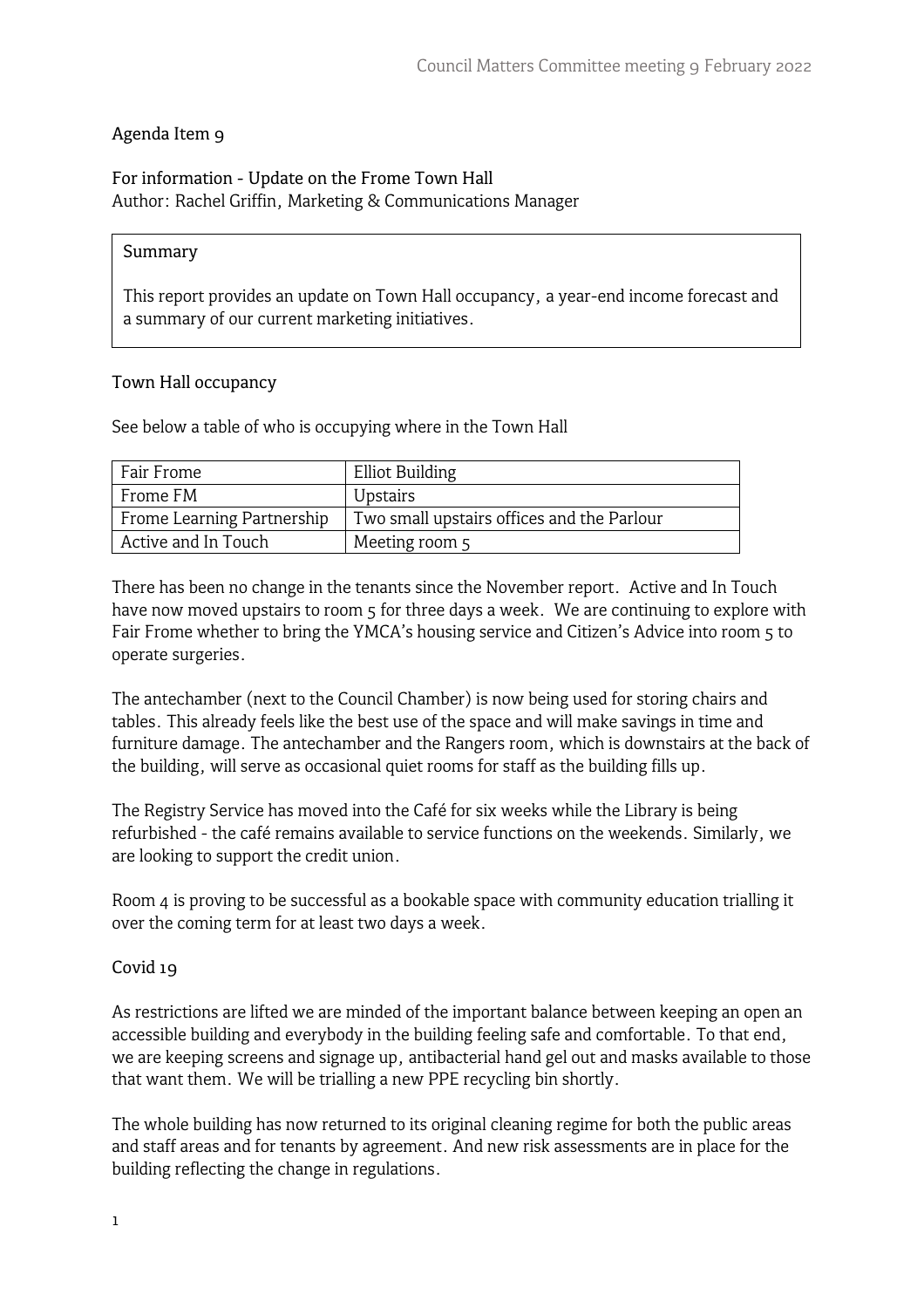# Town Hall Budget & Income

The Town Hall budget and income figures are taken from the actual bookings in the booking system.

|                   | Income received and bookings at | Budgeted, at $31/3/2022$ |
|-------------------|---------------------------------|--------------------------|
|                   | 31/1/2021                       |                          |
| Café              | 2896.25                         | 4,200                    |
| Chamber           | 9062.5                          | 12,384                   |
| Equipment hire    | 1030.47                         | 2,300                    |
| Meeting room hire | 11,013.17                       | 8,000                    |
| Tenants           | 28,908.84                       | 32,938                   |
| Total             | 53,911.23                       | 59,832                   |

The current forecast to end the year is a deficit of just under £6000. This is due to cancellations in December bookings following the rise of the Omicron variant and the subsequent working from home directive.

Despite the challenges, we have come back strongly this year in terms of booking and are heartened that we have reduced the deficit to March 2022 by £2500 over the last few weeks. Looking forward, we already have over  $E_5$ 000 worth of bookings in the diary for the coming financial year.

# Fabric of the building

- Over the Christmas period West Country Tiling carried out repairs and improvements to an area of the roof that has seen problems with leaks in the past. This involved replacing rotten roof timbers and laying new lead, as well as building a new stepped main gutter system to speed up the flow of rainwater off the roof and stop it gathering. This is in line with our surveyor's recommendations to make improvements to certain flooding flashpoints, rather than to replace the entire roof
- The next step is to get internal repair work completed
- The electricians converted the lighting to LED
- Work has taken place in readiment for a new electric charging point which will both increase capacity but also enable us to charge for power.
- And again, over the closed period, the building's Electrical Installation Condition Report was undertaken which needs to be completed once every 5 years.
- A new quinquennial survey was deemed unnecessary by the surveyor, and so we will continue to implement the existing one using the existing cyclical maintenance schedule of work over the coming five years.
- New way-finding signs are up reflecting the new layout of the building.

### **Conclusions**

After what felt like another false start in the run up to Christmas, we now have reason to be optimistic again – the building is back up and running again and it feels busy and vibrant. The staff are returning as are most of our regular meetings and we have already seen an increase in